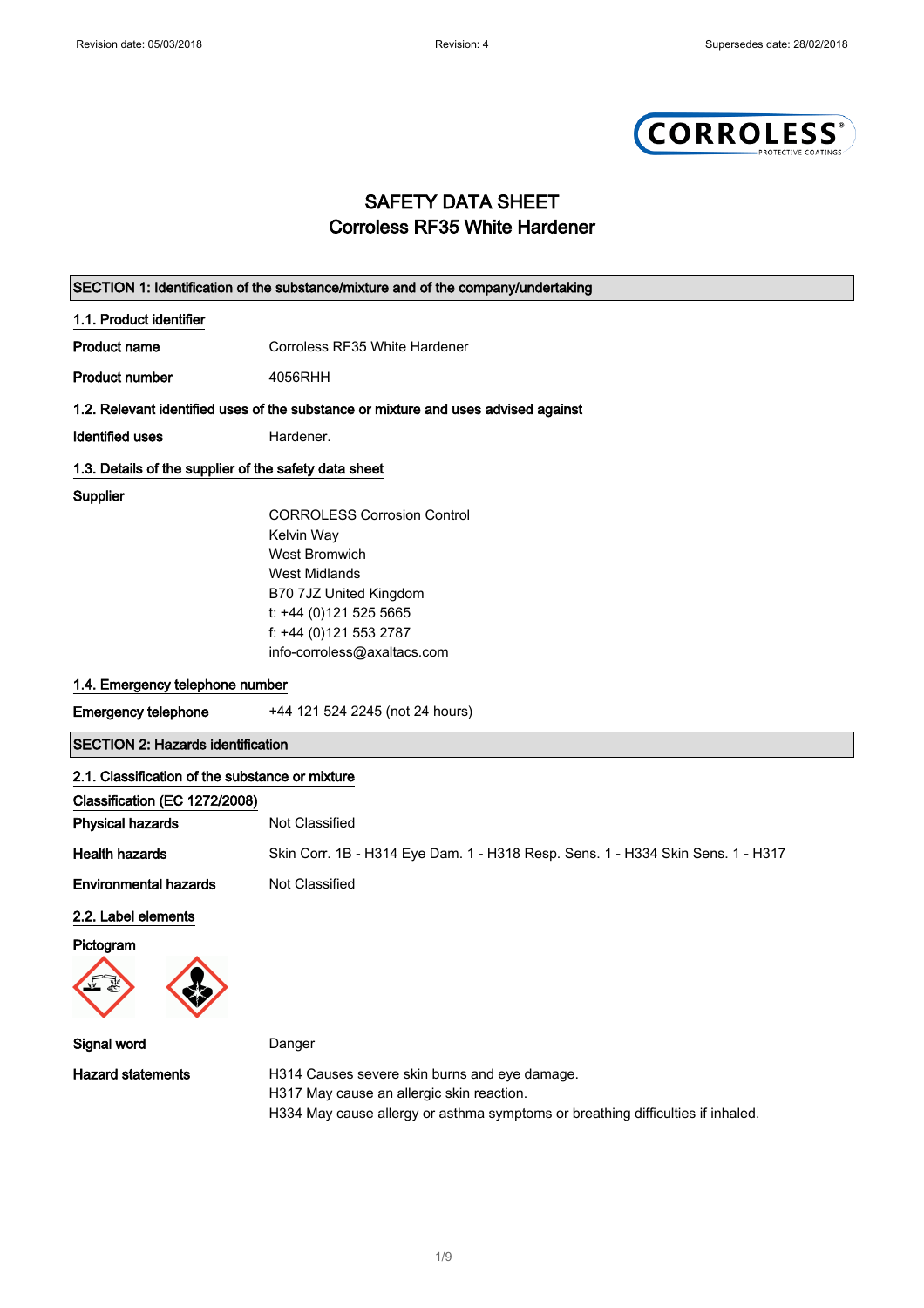# Corroless RF35 White Hardener

| <b>Precautionary statements</b>                                                                                                                                   | P264 Wash contaminated skin thoroughly after handling.<br>P272 Contaminated work clothing should not be allowed out of the workplace.<br>P280 Wear protective gloves/ protective clothing/ eye protection/ face protection.<br>P284 [In case of inadequate ventilation] wear respiratory protection.<br>P304+P340 IF INHALED: Remove person to fresh air and keep comfortable for breathing.<br>P305+P351+P338 IF IN EYES: Rinse cautiously with water for several minutes. Remove<br>contact lenses, if present and easy to do. Continue rinsing.<br>P321 Specific treatment (see medical advice on this label).<br>P333+P313 If skin irritation or rash occurs: Get medical advice/ attention.<br>P337+P313 If eye irritation persists: Get medical advice/ attention.<br>P342+P311 If experiencing respiratory symptoms: Call a POISON CENTER/ doctor.<br>P362+P364 Take off contaminated clothing and wash it before reuse.<br>P501 Dispose of contents/ container in accordance with national regulations.<br>P233 Keep container tightly closed.<br>P260 Do not breathe vapour/ spray.<br>P262 Do not get in eyes, on skin, or on clothing.<br>P301+P330+P331 IF SWALLOWED: Rinse mouth. Do NOT induce vomiting.<br>P303+P361+P353 IF ON SKIN (or hair): Take off immediately all contaminated clothing.<br>Rinse skin with water/ shower. |                                                      |
|-------------------------------------------------------------------------------------------------------------------------------------------------------------------|--------------------------------------------------------------------------------------------------------------------------------------------------------------------------------------------------------------------------------------------------------------------------------------------------------------------------------------------------------------------------------------------------------------------------------------------------------------------------------------------------------------------------------------------------------------------------------------------------------------------------------------------------------------------------------------------------------------------------------------------------------------------------------------------------------------------------------------------------------------------------------------------------------------------------------------------------------------------------------------------------------------------------------------------------------------------------------------------------------------------------------------------------------------------------------------------------------------------------------------------------------------------------------------------------------------------------------------------------|------------------------------------------------------|
| Contains                                                                                                                                                          | 2,4,6-tris(dimethylaminomethyl)phenol, ethylenediamine                                                                                                                                                                                                                                                                                                                                                                                                                                                                                                                                                                                                                                                                                                                                                                                                                                                                                                                                                                                                                                                                                                                                                                                                                                                                                           |                                                      |
| 2.3. Other hazards                                                                                                                                                |                                                                                                                                                                                                                                                                                                                                                                                                                                                                                                                                                                                                                                                                                                                                                                                                                                                                                                                                                                                                                                                                                                                                                                                                                                                                                                                                                  |                                                      |
| <b>SECTION 3: Composition/information on ingredients</b>                                                                                                          |                                                                                                                                                                                                                                                                                                                                                                                                                                                                                                                                                                                                                                                                                                                                                                                                                                                                                                                                                                                                                                                                                                                                                                                                                                                                                                                                                  |                                                      |
| 3.2. Mixtures                                                                                                                                                     |                                                                                                                                                                                                                                                                                                                                                                                                                                                                                                                                                                                                                                                                                                                                                                                                                                                                                                                                                                                                                                                                                                                                                                                                                                                                                                                                                  |                                                      |
| 2,4,6-tris(dimethylaminomethyl)phenol                                                                                                                             |                                                                                                                                                                                                                                                                                                                                                                                                                                                                                                                                                                                                                                                                                                                                                                                                                                                                                                                                                                                                                                                                                                                                                                                                                                                                                                                                                  | $1 - 5%$                                             |
| CAS number: 90-72-2                                                                                                                                               | EC number: 202-013-9                                                                                                                                                                                                                                                                                                                                                                                                                                                                                                                                                                                                                                                                                                                                                                                                                                                                                                                                                                                                                                                                                                                                                                                                                                                                                                                             | REACH registration number: 01-<br>2119560597-27-XXXX |
| Classification<br><b>Acute Tox. 4 - H302</b><br>Skin Irrit. 2 - H315<br>Eye Irrit. 2 - H319                                                                       |                                                                                                                                                                                                                                                                                                                                                                                                                                                                                                                                                                                                                                                                                                                                                                                                                                                                                                                                                                                                                                                                                                                                                                                                                                                                                                                                                  |                                                      |
| ethylenediamine                                                                                                                                                   |                                                                                                                                                                                                                                                                                                                                                                                                                                                                                                                                                                                                                                                                                                                                                                                                                                                                                                                                                                                                                                                                                                                                                                                                                                                                                                                                                  | $1 - 5%$                                             |
| CAS number: 107-15-3                                                                                                                                              | EC number: 203-468-6                                                                                                                                                                                                                                                                                                                                                                                                                                                                                                                                                                                                                                                                                                                                                                                                                                                                                                                                                                                                                                                                                                                                                                                                                                                                                                                             | REACH registration number: 01-<br>2119480383-37-XXXX |
| Classification<br>Flam. Liq. 3 - H226<br><b>Acute Tox. 4 - H302</b><br>Acute Tox. 4 - H312<br>Skin Corr. 1B - H314<br>Resp. Sens. 1 - H334<br>Skin Sens. 1 - H317 | The Full Text for all R-Phrases and Hazard Statements are Displayed in Section 16.                                                                                                                                                                                                                                                                                                                                                                                                                                                                                                                                                                                                                                                                                                                                                                                                                                                                                                                                                                                                                                                                                                                                                                                                                                                               |                                                      |

SECTION 4: First aid measures

## 4.1. Description of first aid measures

General information If in doubt, get medical attention promptly. Never give anything by mouth to an unconscious person.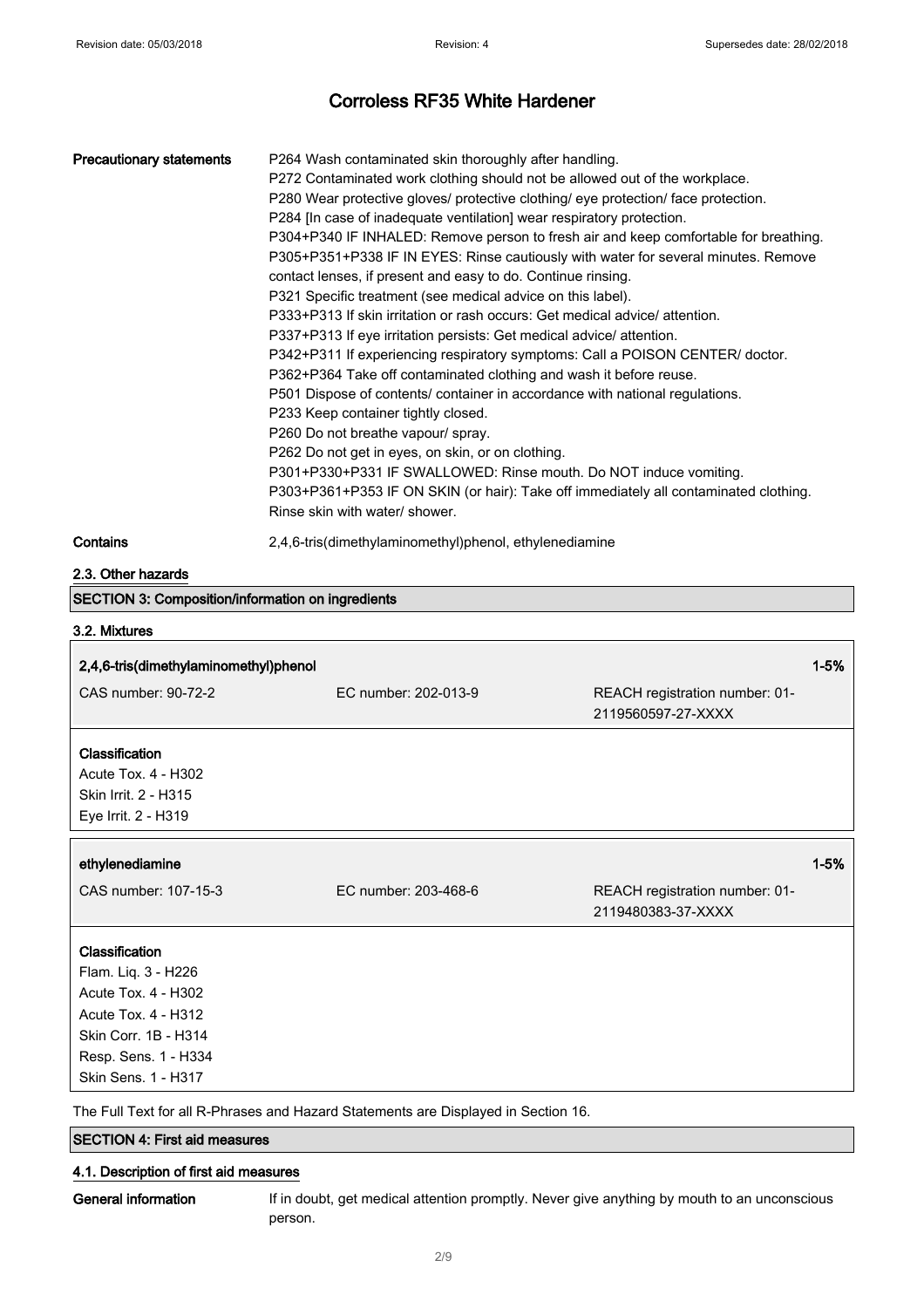| Inhalation                                                 | Move affected person to fresh air at once. If breathing stops, provide artificial respiration.                                                                                                                                                                                                                                  |
|------------------------------------------------------------|---------------------------------------------------------------------------------------------------------------------------------------------------------------------------------------------------------------------------------------------------------------------------------------------------------------------------------|
| Ingestion                                                  | Get medical attention immediately. Keep affected person warm and at rest. Do not induce<br>vomiting.                                                                                                                                                                                                                            |
| Skin contact                                               | Remove contaminated clothing immediately and wash skin with soap and water. Do not use<br>organic solvents.                                                                                                                                                                                                                     |
| Eye contact                                                | Rinse immediately with plenty of water. Continue to rinse for at least 10 minutes.                                                                                                                                                                                                                                              |
| <b>Protection of first aiders</b>                          | First aid personnel should wear appropriate protective equipment during any rescue. It may<br>be dangerous for first aid personnel to carry out mouth-to-mouth resuscitation. Wash<br>contaminated clothing thoroughly with water before removing it from the affected person, or<br>wear gloves.                               |
|                                                            | 4.2. Most important symptoms and effects, both acute and delayed                                                                                                                                                                                                                                                                |
| Inhalation                                                 | Harmful if inhaled. May cause respiratory irritation. May cause allergy or asthma symptoms or<br>breathing difficulties if inhaled. Prolonged or repeated exposure may cause the following<br>adverse effects: Coughing. May cause nausea, headache, dizziness and intoxication.<br>Delayed, often serious, breathing problems. |
| Ingestion                                                  | Pneumonia may be the result if vomited material containing solvents reaches the lungs. May<br>be fatal if swallowed and enters airways. Ingestion may cause severe irritation of the mouth,<br>the oesophagus and the gastrointestinal tract. May cause stomach pain or vomiting.                                               |
| <b>Skin contact</b>                                        | Causes skin irritation. May cause an allergic skin reaction.                                                                                                                                                                                                                                                                    |
| Eye contact                                                | Causes serious eye irritation. Prolonged or repeated exposure may cause the following<br>adverse effects: Pain or irritation. Profuse watering of the eyes. Redness.                                                                                                                                                            |
|                                                            | 4.3. Indication of any immediate medical attention and special treatment needed                                                                                                                                                                                                                                                 |
| Notes for the doctor                                       | Treat symptomatically.                                                                                                                                                                                                                                                                                                          |
| <b>Specific treatments</b>                                 | No specific chemical antidote is known to be required after exposure to this product.                                                                                                                                                                                                                                           |
| <b>SECTION 5: Firefighting measures</b>                    |                                                                                                                                                                                                                                                                                                                                 |
| 5.1. Extinguishing media                                   |                                                                                                                                                                                                                                                                                                                                 |
| Suitable extinguishing media                               | Extinguish with alcohol-resistant foam, carbon dioxide, dry powder or water fog.                                                                                                                                                                                                                                                |
| Unsuitable extinguishing<br>media                          | Do not use water jet as an extinguisher, as this will spread the fire.                                                                                                                                                                                                                                                          |
| 5.2. Special hazards arising from the substance or mixture |                                                                                                                                                                                                                                                                                                                                 |
| Specific hazards                                           | The product is flammable. Fire-water run-off in sewers may create fire or explosion hazard.<br>Vapours are heavier than air and may spread near ground and travel a considerable distance<br>to a source of ignition and flash back. Control run-off water by containing and keeping it out of<br>sewers and watercourses.      |
| <b>Hazardous combustion</b><br>products                    | Thermal decomposition or combustion products may include the following substances:<br>Carbon dioxide (CO2). Carbon monoxide (CO). Acrid smoke or fumes. Oxides of nitrogen.                                                                                                                                                     |
| 5.3. Advice for firefighters                               |                                                                                                                                                                                                                                                                                                                                 |
| Protective actions during<br>firefighting                  | In case of fire: Evacuate area. No action shall be taken without appropriate training or<br>involving any personal risk. Cool containers exposed to heat with water spray and remove<br>them from the fire area if it can be done without risk.                                                                                 |
| Special protective equipment<br>for firefighters           | Wear positive-pressure self-contained breathing apparatus (SCBA) and appropriate protective<br>clothing. Firefighter's clothing conforming to European standard EN469 (including helmets,<br>protective boots and gloves) will provide a basic level of protection for chemical incidents.                                      |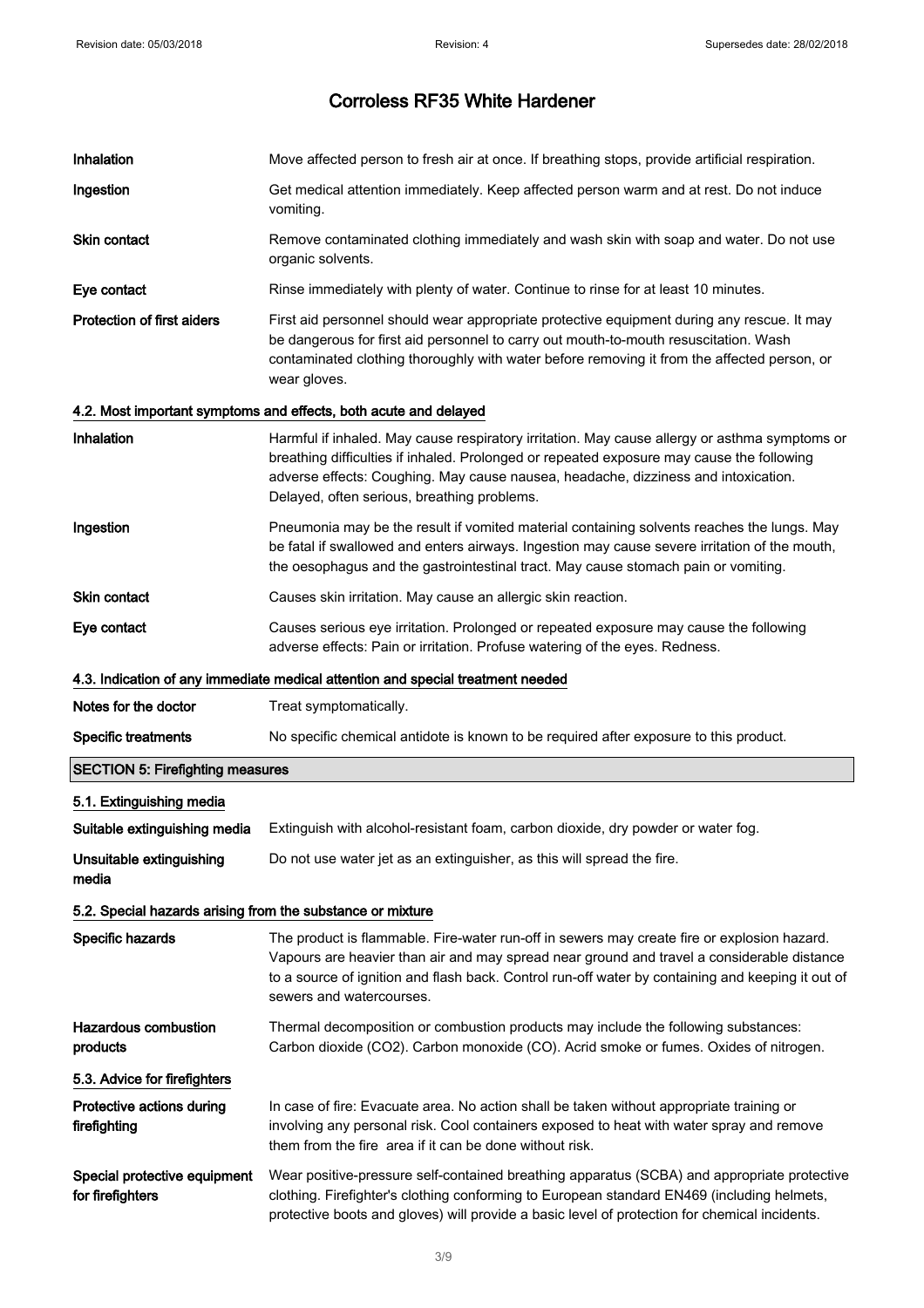#### SECTION 6: Accidental release measures

#### 6.1. Personal precautions, protective equipment and emergency procedures

For non-emergency personnel No action shall be taken without appropriate training or involving any personal risk. Evacuate area. Keep unnecessary and unprotected personnel away from the spillage. Do not touch or walk into spilled material. Eliminate all ignition sources if safe to do so. No smoking, sparks, flames or other sources of ignition near spillage. Do not breathe gas, fume, vapours or spray. Provide adequate ventilation. If ventilation is inadequate, suitable respiratory protection must be worn. Use protective equipment appropriate for surrounding materials.

For emergency responders Wear protective clothing as described in Section 8 of this safety data sheet.

### 6.2. Environmental precautions

Environmental precautions Avoid the spillage or runoff entering drains, sewers or watercourses. Inform the relevant authorities if environmental pollution occurs (sewers, waterways, soil or air). Contain spillage with sand, earth or other suitable non-combustible material.

### 6.3. Methods and material for containment and cleaning up

Methods for cleaning up Small Spillages: Stop leak if safe to do so. Move containers from spillage area. Absorb spillage with non-combustible, absorbent material. Place waste in labelled, sealed containers. Large Spillages: Eliminate all ignition sources if safe to do so. Stop leak if safe to do so. Move containers from spillage area. No smoking, sparks, flames or other sources of ignition near spillage. Avoid the spillage or runoff entering drains, sewers or watercourses. Dispose of waste via a licensed waste disposal contractor. The contaminated absorbent may pose the same hazard as the spilled material.

#### 6.4. Reference to other sections

Reference to other sections For personal protection, see Section 8. For waste disposal, see Section 13.

### SECTION 7: Handling and storage

#### 7.1. Precautions for safe handling

| Note:                                     | The information in this section contains generic advise and guidance.                                                                                                                                                                                                                                                                                                                                                                                                                                                                                                                                                                                                                            |
|-------------------------------------------|--------------------------------------------------------------------------------------------------------------------------------------------------------------------------------------------------------------------------------------------------------------------------------------------------------------------------------------------------------------------------------------------------------------------------------------------------------------------------------------------------------------------------------------------------------------------------------------------------------------------------------------------------------------------------------------------------|
| Usage precautions                         | For professional users only. Eliminate all sources of ignition. Use only in well-ventilated areas.<br>Wear protective clothing as described in Section 8 of this safety data sheet. Earth container<br>and transfer equipment to eliminate sparks from static electricity. For the greatest protection,<br>clothing should include anti-static overalls, boots and gloves. Use only non-sparking tools.<br>Keep away from heat, sparks and open flame. Avoid inhalation of vapours/spray and contact<br>with skin and eyes. Inhalation of dust during cutting, grinding or sanding operations involving<br>this product may cause irritation of the respiratory tract. Do not empty into drains. |
| Advice on general<br>occupational hygiene | Do not eat, drink or smoke when using this product. Good personal hygiene procedures<br>should be implemented. Wash hands thoroughly after handling. Take off contaminated<br>clothing and wash it before reuse. Remove contaminated clothing and protective equipment<br>before entering eating areas. Change work clothing daily before leaving workplace.                                                                                                                                                                                                                                                                                                                                     |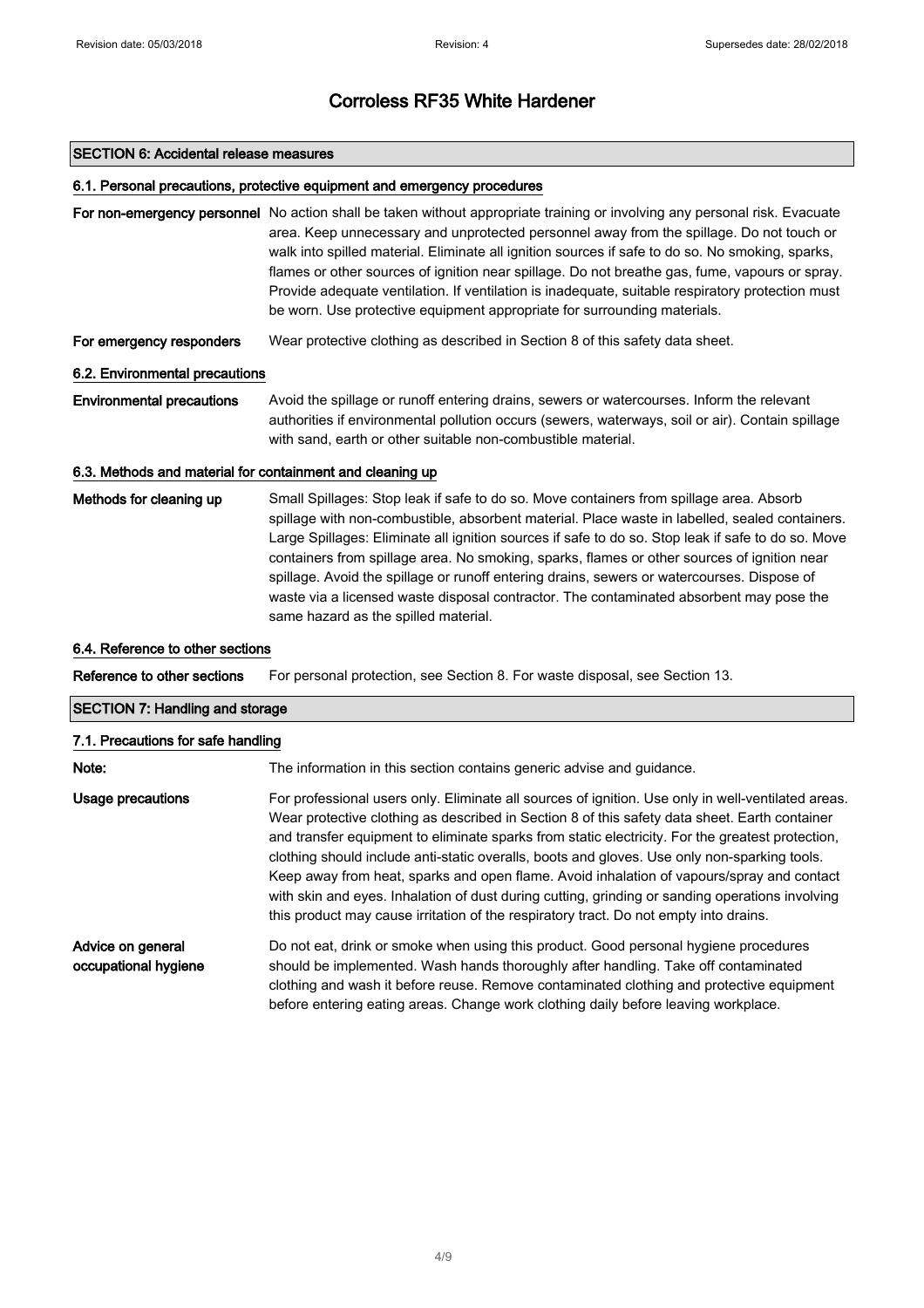## 7.2. Conditions for safe storage, including any incompatibilities

| <b>Storage precautions</b>                              | Store at temperatures between 5°C and 25°C. Store in accordance with national regulations.<br>Store in tightly-closed, original container. Avoid contact with oxidising agents. Avoid contact<br>with acids and alkalis. Read label before use. Avoid exposure to high temperatures or direct<br>sunlight. Keep away from heat, hot surfaces, sparks, open flames and other ignition sources.<br>No smoking. Keep container tightly sealed when not in use.                                                        |
|---------------------------------------------------------|--------------------------------------------------------------------------------------------------------------------------------------------------------------------------------------------------------------------------------------------------------------------------------------------------------------------------------------------------------------------------------------------------------------------------------------------------------------------------------------------------------------------|
| Storage class                                           | Flammable liquid storage.                                                                                                                                                                                                                                                                                                                                                                                                                                                                                          |
| 7.3. Specific end use(s)                                |                                                                                                                                                                                                                                                                                                                                                                                                                                                                                                                    |
| Specific end use(s)                                     | The identified uses for this product are detailed in Section 1.2.                                                                                                                                                                                                                                                                                                                                                                                                                                                  |
| <b>SECTION 8: Exposure Controls/personal protection</b> |                                                                                                                                                                                                                                                                                                                                                                                                                                                                                                                    |
| 8.1. Control parameters                                 |                                                                                                                                                                                                                                                                                                                                                                                                                                                                                                                    |
|                                                         | 2,4,6-tris(dimethylaminomethyl)phenol (CAS: 90-72-2)                                                                                                                                                                                                                                                                                                                                                                                                                                                               |
| <b>PNEC</b>                                             | - Fresh water; 0.084 mg/l                                                                                                                                                                                                                                                                                                                                                                                                                                                                                          |
|                                                         | - Marine water; 0.0084 mg/l<br>- Intermittent release; 0.84 mg/l                                                                                                                                                                                                                                                                                                                                                                                                                                                   |
|                                                         | - STP; 0.2 mg/l                                                                                                                                                                                                                                                                                                                                                                                                                                                                                                    |
| 8.2. Exposure controls                                  |                                                                                                                                                                                                                                                                                                                                                                                                                                                                                                                    |
| Protective equipment                                    |                                                                                                                                                                                                                                                                                                                                                                                                                                                                                                                    |
|                                                         |                                                                                                                                                                                                                                                                                                                                                                                                                                                                                                                    |
| Appropriate engineering<br>controls                     | As this product contains ingredients with exposure limits, process enclosures, local exhaust<br>ventilation or other engineering controls should be used to keep worker exposure below any<br>statutory or recommended limits, if use generates dust, fumes, gas, vapour or mist. Use<br>explosion-proof ventilating equipment.                                                                                                                                                                                    |
| Eye/face protection                                     | Eyewear complying with an approved standard should be worn if a risk assessment indicates<br>eye contact is possible. Personal protective equipment for eye and face protection should<br>comply with European Standard EN166. Chemical splash goggles or face shield. If inhalation<br>hazards exist, a full-face respirator may be required instead.                                                                                                                                                             |
| Hand protection                                         | To protect hands from chemicals, gloves should comply with European Standard EN374. The<br>most suitable glove should be chosen in consultation with the glove supplier/manufacturer,<br>who can provide information about the breakthrough time of the glove material. Considering<br>the data specified by the glove manufacturer, check during use that the gloves are retaining<br>their protective properties and change them as soon as any deterioration is detected.                                       |
| Other skin and body<br>protection                       | Wear appropriate clothing to prevent any possibility of liquid contact and repeated or<br>prolonged vapour contact. Wear suitable protective equipment for prolonged exposure and/or<br>high concentrations of vapours, spray or mist. For the greatest protection, clothing should<br>include anti-static overalls, boots and gloves. Refer to European Standard EN 1149 for<br>information on material and design requirements and test methods.                                                                 |
| Hygiene measures                                        | Good personal hygiene procedures should be implemented. Wash hands thoroughly after<br>handling. Wash promptly with soap and water if skin becomes contaminated. Promptly<br>remove any clothing that becomes contaminated. Care should be taken to avoid contact with<br>contaminants when removing contaminated clothing. Remove contaminated clothing and<br>protective equipment before entering eating areas. Use appropriate skin cream to prevent<br>drying of skin. When using do not eat, drink or smoke. |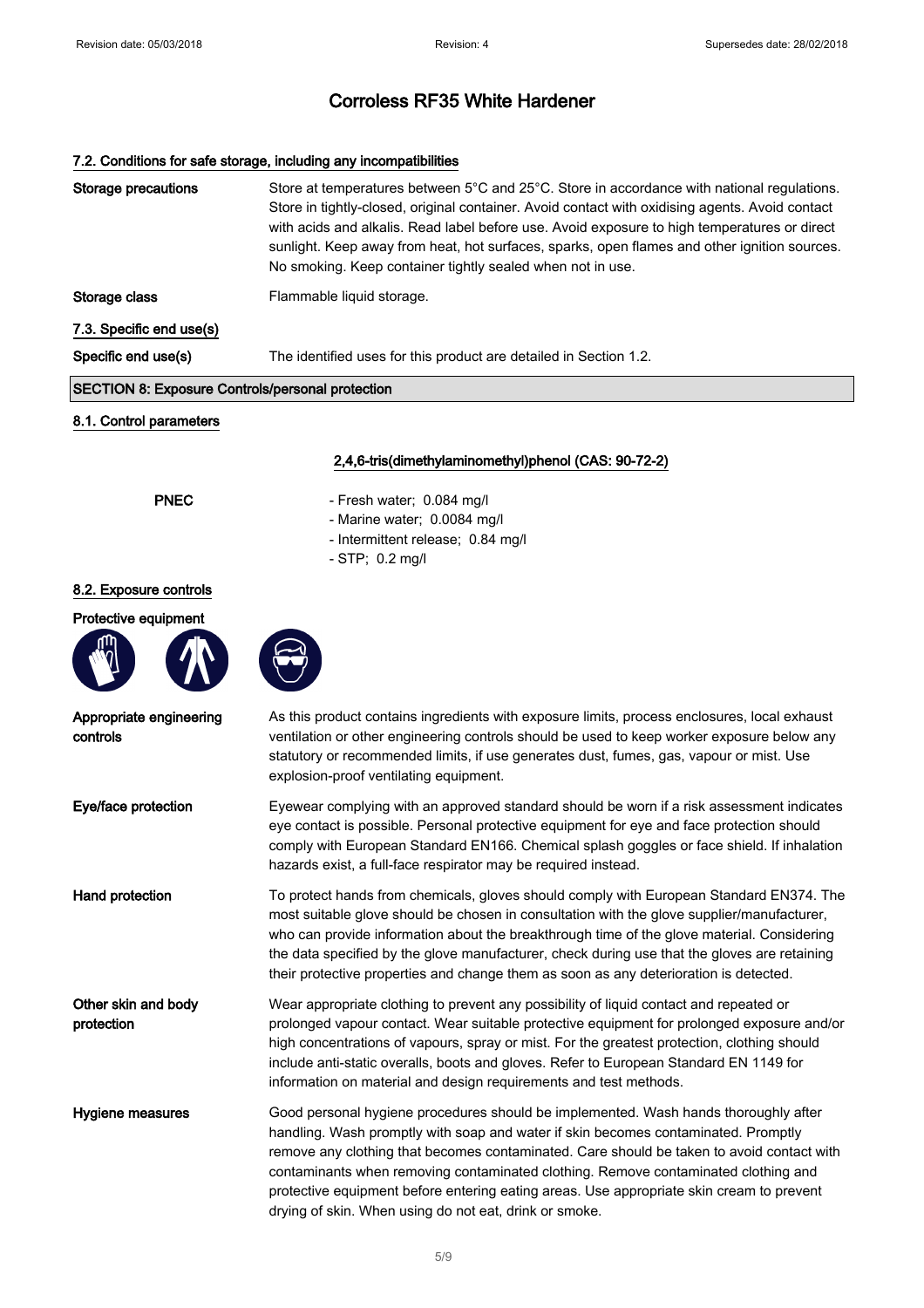| Respiratory protection             | Respirator selection must be based on exposure levels, the hazards of the product and the<br>safe working limits of the selected respirator.                                                                                                                                                                                                                                                                                                                                                            |
|------------------------------------|---------------------------------------------------------------------------------------------------------------------------------------------------------------------------------------------------------------------------------------------------------------------------------------------------------------------------------------------------------------------------------------------------------------------------------------------------------------------------------------------------------|
| Environmental exposure<br>controls | Emissions from ventilation or work process equipment should be checked to ensure they<br>comply with the requirements of environmental protection legislation. In some cases, fume<br>scrubbers, filters or engineering modifications to the process equipment will be necessary to<br>reduce emissions to acceptable levels. Keep container tightly sealed when not in use.<br>Residues and empty containers should be taken care of as hazardous waste according to<br>local and national provisions. |

## SECTION 9: Physical and Chemical Properties

| 9.1. Information on basic physical and chemical properties |                                                                                                                                                                                                                               |
|------------------------------------------------------------|-------------------------------------------------------------------------------------------------------------------------------------------------------------------------------------------------------------------------------|
| Appearance                                                 | Liquid.                                                                                                                                                                                                                       |
| Colour                                                     | Light brown.                                                                                                                                                                                                                  |
| Odour                                                      | Characteristic.                                                                                                                                                                                                               |
| Flash point                                                | 148°C SCC (Setaflash closed cup).                                                                                                                                                                                             |
| Vapour density                                             | Heavier than air.                                                                                                                                                                                                             |
| <b>Relative density</b>                                    | 0.988 +/- 0.05 Kg/L                                                                                                                                                                                                           |
| Solubility(ies)                                            | Immiscible with water.                                                                                                                                                                                                        |
| <b>Viscosity</b>                                           | Kinematic viscosity > 20.5 mm <sup>2</sup> /s.                                                                                                                                                                                |
| 9.2. Other information                                     |                                                                                                                                                                                                                               |
| <b>SECTION 10: Stability and reactivity</b>                |                                                                                                                                                                                                                               |
| 10.1. Reactivity                                           |                                                                                                                                                                                                                               |
| Reactivity                                                 | No test data specifically related to reactivity available for this product or its ingredients.                                                                                                                                |
| 10.2. Chemical stability                                   |                                                                                                                                                                                                                               |
| <b>Stability</b>                                           | Stable at normal ambient temperatures and when used as recommended.                                                                                                                                                           |
| 10.3. Possibility of hazardous reactions                   |                                                                                                                                                                                                                               |
| Possibility of hazardous<br>reactions                      | Under normal conditions of storage and use, no hazardous reactions will occur.                                                                                                                                                |
| 10.4. Conditions to avoid                                  |                                                                                                                                                                                                                               |
| <b>Conditions to avoid</b>                                 | Avoid heat, flames and other sources of ignition. Do not pressurise, cut, weld, drill, grind or<br>otherwise expose containers to heat or sources of ignition. Avoid the accumulation of vapours<br>in low or confined areas. |
| 10.5. Incompatible materials                               |                                                                                                                                                                                                                               |
| Materials to avoid                                         | Avoid contact with the following materials: Oxidising agents.                                                                                                                                                                 |
| 10.6. Hazardous decomposition products                     |                                                                                                                                                                                                                               |
| Hazardous decomposition<br>products                        | Does not decompose when used and stored as recommended.                                                                                                                                                                       |
| <b>SECTION 11: Toxicological information</b>               |                                                                                                                                                                                                                               |
| .                                                          |                                                                                                                                                                                                                               |

## 11.1. Information on toxicological effects

Toxicological effects No information available.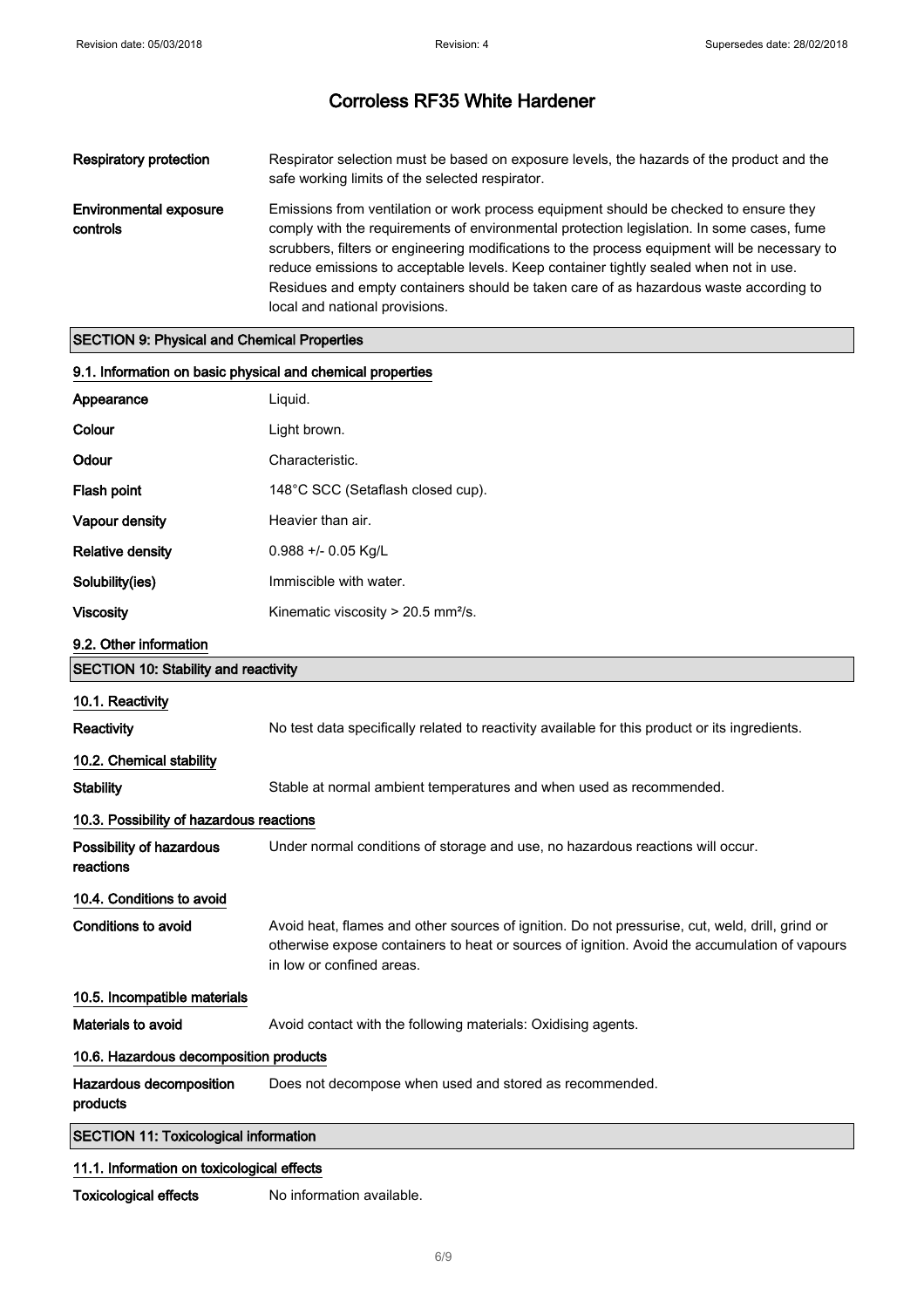Acute toxicity - oral ATE oral (mg/kg) 26,250.03

Acute toxicity - dermal ATE dermal (mg/kg) 57,750.06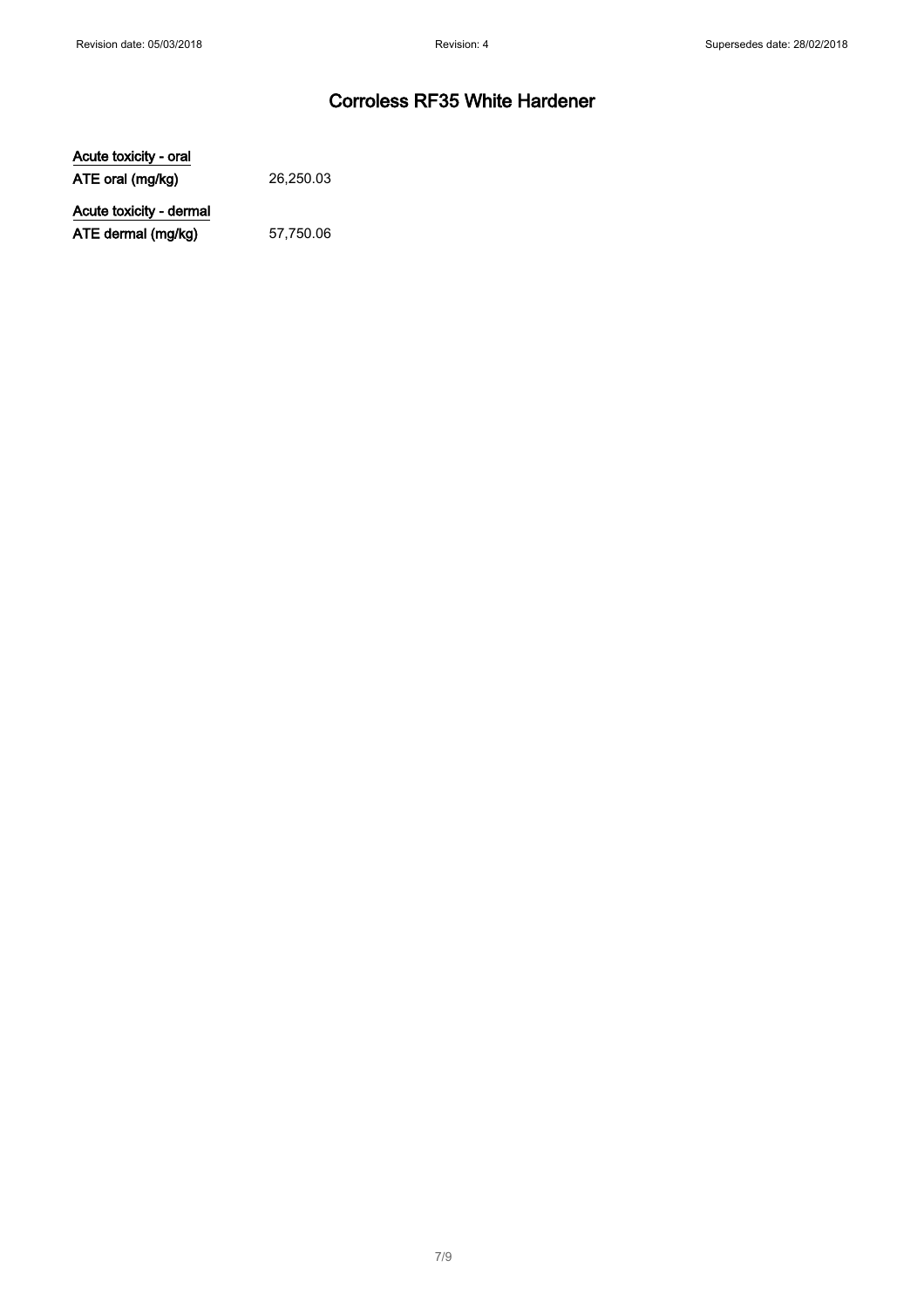| <b>SECTION 12: Ecological Information</b>  |                                                                                                                                                                                                                                                                                                                  |
|--------------------------------------------|------------------------------------------------------------------------------------------------------------------------------------------------------------------------------------------------------------------------------------------------------------------------------------------------------------------|
| 12.1. Toxicity                             |                                                                                                                                                                                                                                                                                                                  |
| 12.2. Persistence and degradability        |                                                                                                                                                                                                                                                                                                                  |
| 12.3. Bioaccumulative potential            |                                                                                                                                                                                                                                                                                                                  |
| 12.4. Mobility in soil                     |                                                                                                                                                                                                                                                                                                                  |
| 12.5. Results of PBT and vPvB assessment   |                                                                                                                                                                                                                                                                                                                  |
| 12.6. Other adverse effects                |                                                                                                                                                                                                                                                                                                                  |
| <b>SECTION 13: Disposal considerations</b> |                                                                                                                                                                                                                                                                                                                  |
| 13.1. Waste treatment methods              |                                                                                                                                                                                                                                                                                                                  |
| General information                        | Disposal of this product, process solutions, residues and by-products should at all times<br>comply with the requirements of environmental protection and waste disposal legislation and<br>any local authority requirements.                                                                                    |
| Disposal methods                           | Residues and empty containers should be taken care of as hazardous waste according to<br>local and national provisions. Do not empty into drains.                                                                                                                                                                |
| <b>Waste class</b>                         | 08 01 11 Waste paint and varnish containing organic solvents or other dangerous<br>substances If this product is mixed with other wastes, this code may no longer apply. If mixed<br>with other wastes, the appropriate code should be assigned.<br>For further information, contact your local waste authority. |

#### SECTION 14: Transport information

General The product is not covered by international regulations on the transport of dangerous goods (IMDG, IATA, ADR/RID).

### 14.1. UN number

Not applicable.

## 14.2. UN proper shipping name

Not applicable.

## 14.3. Transport hazard class(es)

No transport warning sign required.

## 14.4. Packing group

Not applicable.

## 14.5. Environmental hazards

Environmentally hazardous substance/marine pollutant No.

### 14.6. Special precautions for user

Not applicable.

## 14.7. Transport in bulk according to Annex II of MARPOL and the IBC Code

Transport in bulk according to Not applicable. Annex II of MARPOL 73/78 and the IBC Code